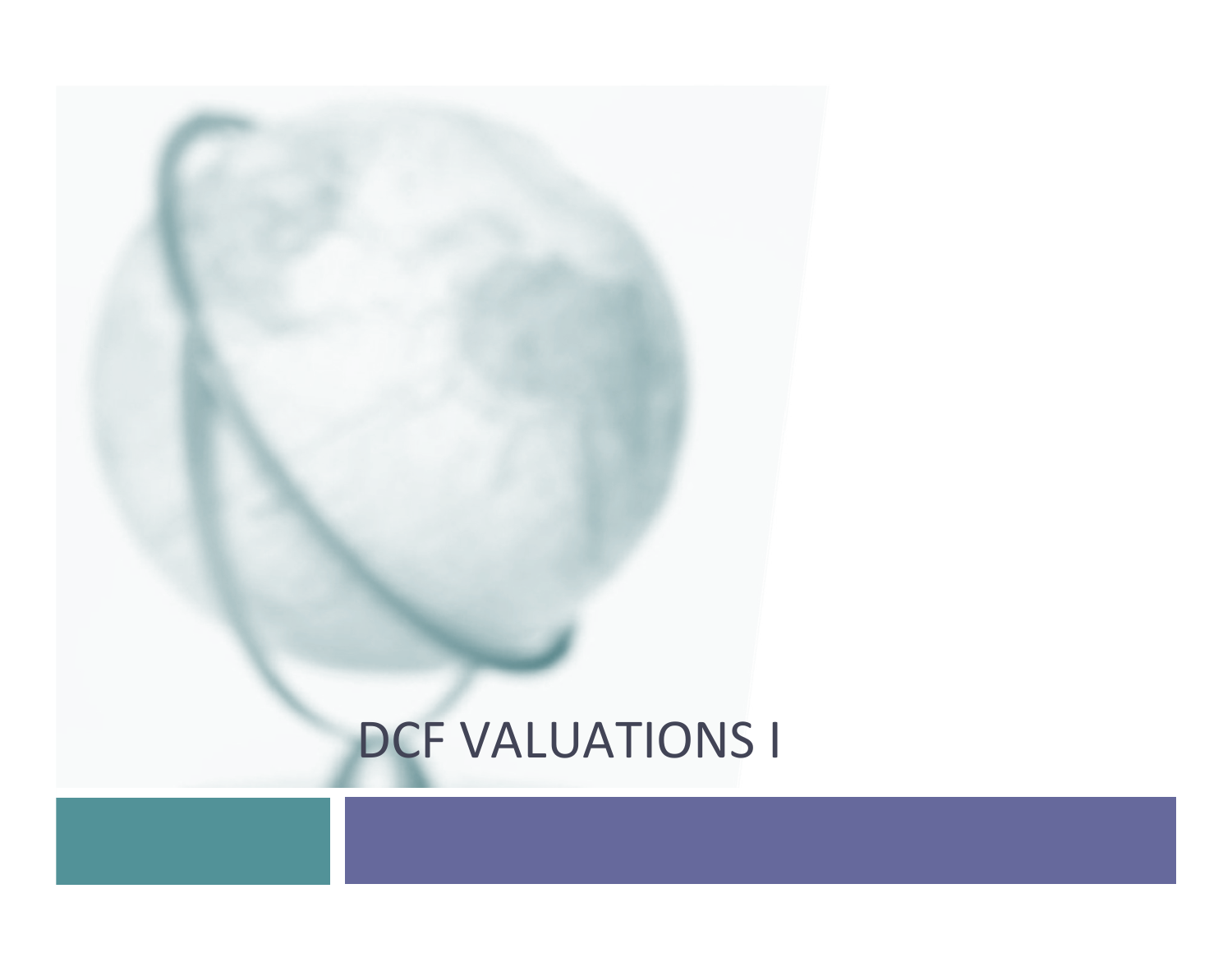## Equity Options: Non-cash expense?

Many equity research analysts add back employee option expenses to arrive at free cash flow, arguing that it is a non-cash expense. Do you agree?

- a. Yes
- b. No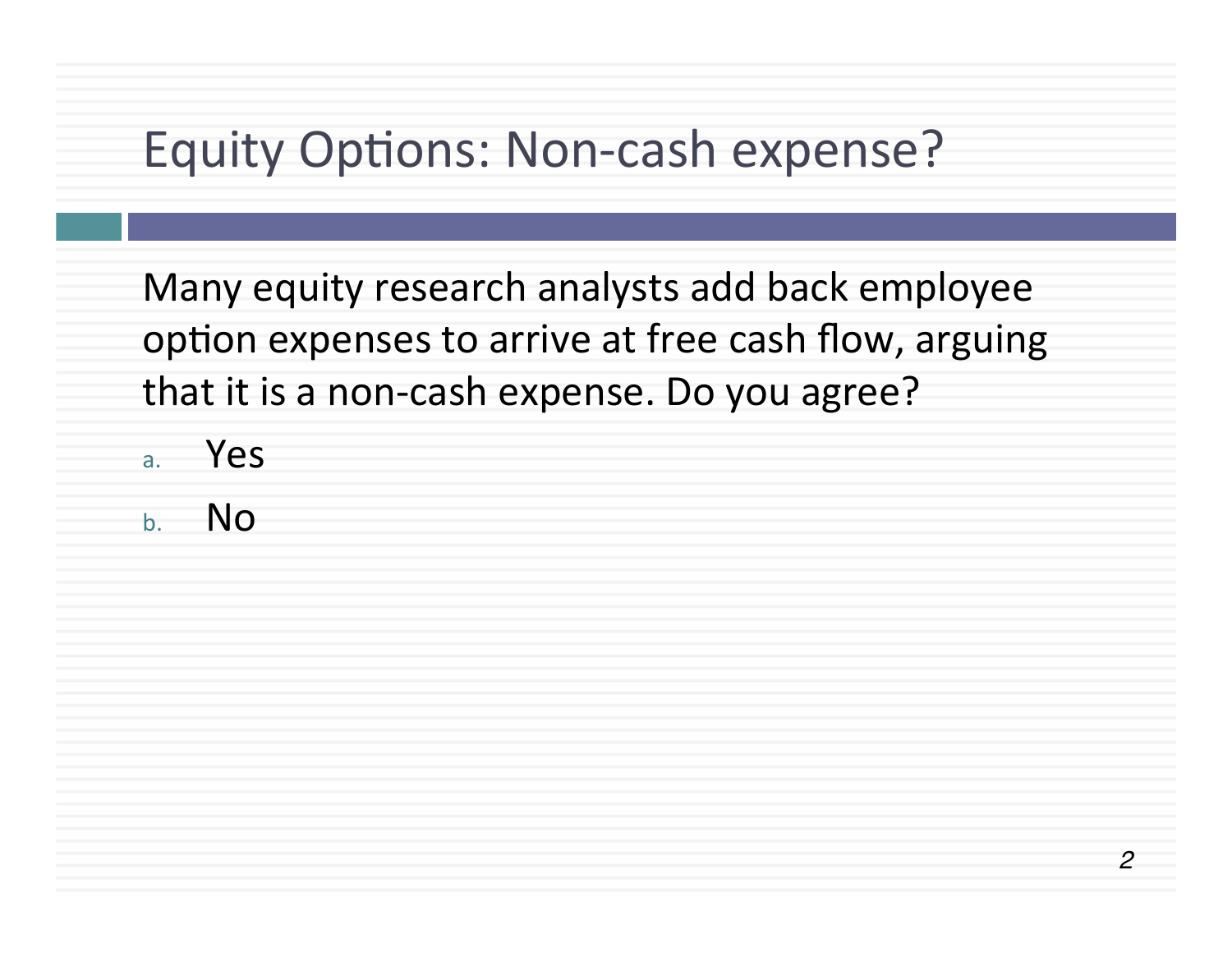## **Regulatory Impact on Value**

- □ You have just completed valuing a bank and arrived at a value per share of \$12/share, using a dividend discount model. However, the bank regulatory authorities have announced an increase in regulatory capital ratios for all banks. How will this affect your value per share
	- a. Increase value per share
	- b. Decrease value per share
	- c. Have no impact on value per share
- $\Box$  Explain how it will affect your value
	- a. Change current dividends per share
	- b. Change expected growth rate in earnings
	- c. Change expected future payout ratio
	- d. Change risk/cost of equity